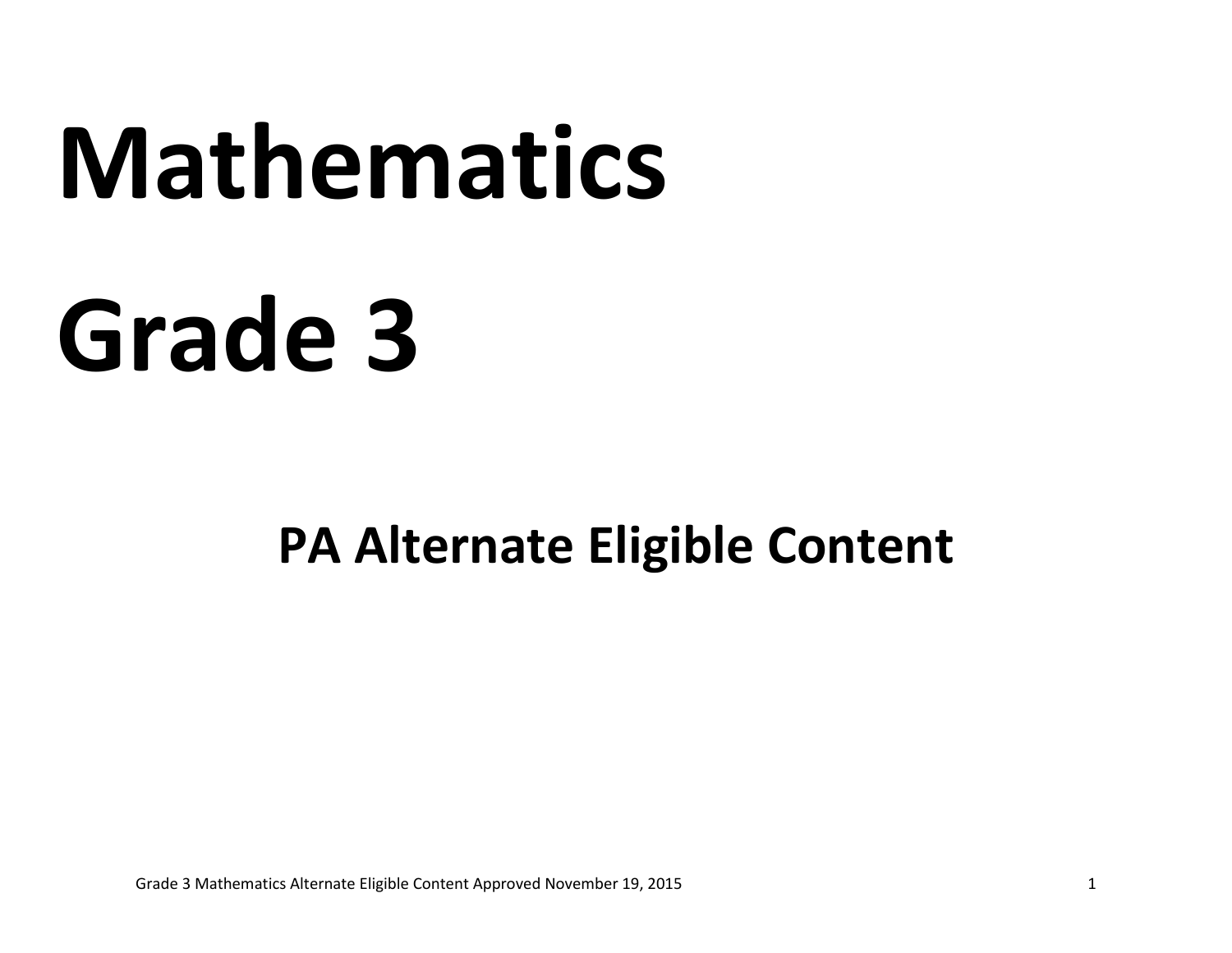#### **PA Reporting Category: M03.A-T Numbers and Operations in Base Ten**

#### **PA Core Standards:**

CC.2.1.3.B.1 Apply place‐value understanding and properties of operations to perform multi‐digit arithmetic.

#### **ASSESSMENT ANCHOR**

M03.A-T.1 Use place-value understanding and properties of operations to perform multi-digit arithmetic.

| <b>DESCRIPTOR</b>                                                    | <b>ELIGIBLE CONTENT</b>                                                                                                                                          | <b>Alternate Eligible</b><br><b>Content Code</b> | <b>ALTERNATE ELIGIBLE CONTENT</b>                        |
|----------------------------------------------------------------------|------------------------------------------------------------------------------------------------------------------------------------------------------------------|--------------------------------------------------|----------------------------------------------------------|
| M03.A-T.1.1<br>Apply place-value<br>strategies to solve<br>problems. | M03.A-T.1.1.1<br>Round two- and three-digit whole numbers to the<br>nearest ten or hundred, respectively.                                                        | M03AT1.1.1a                                      | Round a two-digit number to the nearest<br>ten           |
|                                                                      | M03.A-T.1.1.2<br>Add two- and three- digit whole numbers (limit sums                                                                                             | M03AT1.1.2a                                      | Demonstrate understanding of addition<br>with small sets |
|                                                                      | from 100 through 1,000) and/or subtract two- and<br>three-digit numbers from three-digit whole numbers.                                                          | M03AT1.1.2b                                      | Demonstrate understanding subtraction<br>with small sets |
|                                                                      | M03.A-T.1.1.3<br>Multiply one-digit whole numbers by two-digit<br>multiples of 10 (from 10 through 90).                                                          |                                                  |                                                          |
|                                                                      | M03.A-T.1.1.4<br>Order a set of whole numbers from least to greatest or<br>greatest to least (up through 9,999, and limit sets to<br>no more than four numbers). | M03AT1.1.4a                                      | Order 3 numbers under 10                                 |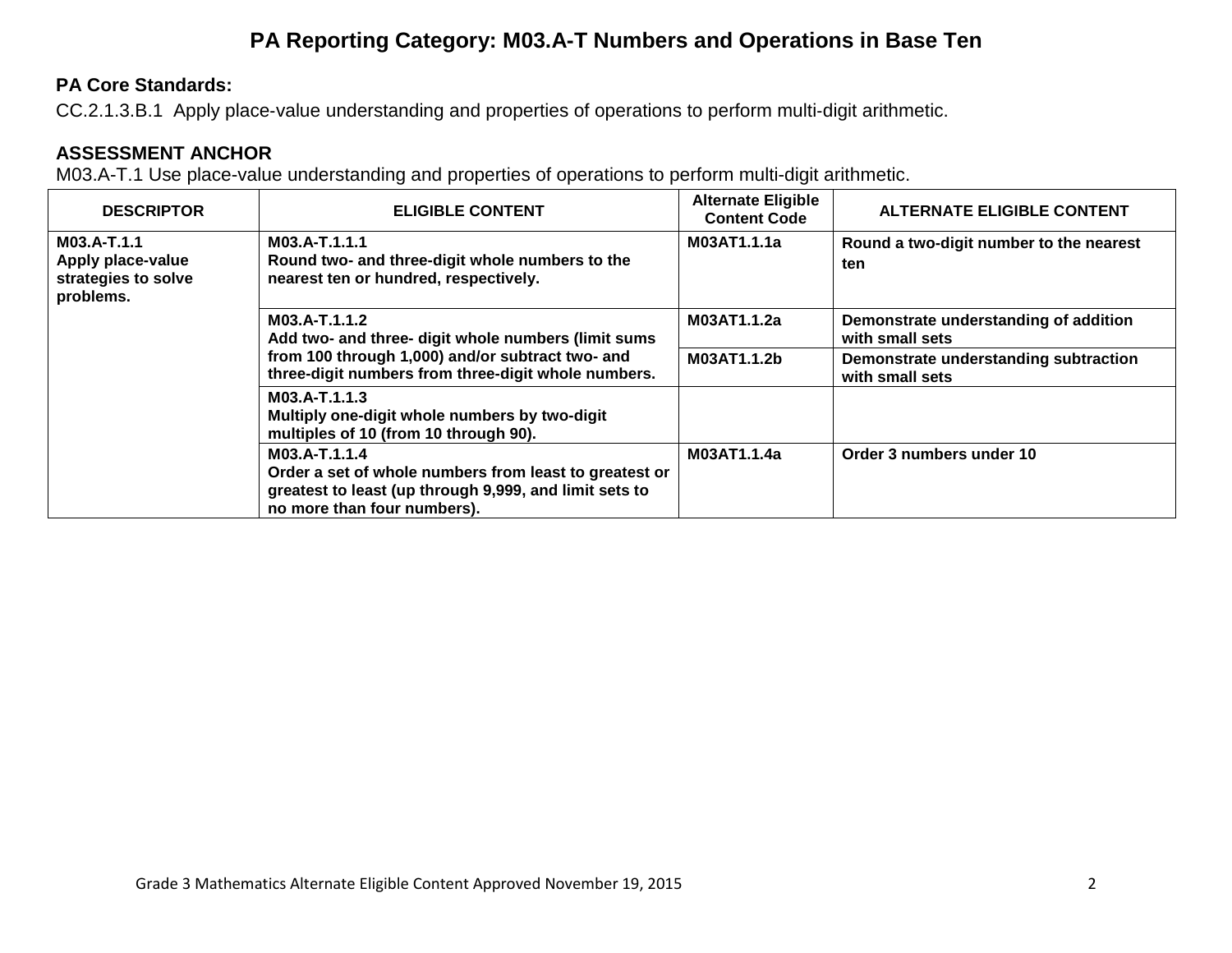#### **PA Core Standards:**

CC.2.1.3.C.1 Explore and develop an understanding of fractions as numbers.

#### **ASSESSMENT ANCHOR**

M03.A-F.1 Develop an understanding of fractions as numbers.

| <b>DESCRIPTOR</b>                                                                                                                           | <b>ELIGIBLE CONTENT</b>                                                                                                                                                                                                                                                                                                                                        | <b>Alternate Eligible</b><br><b>Content Code</b> | <b>ALTERNATE ELIGIBLE CONTENT</b>                                                                                        |
|---------------------------------------------------------------------------------------------------------------------------------------------|----------------------------------------------------------------------------------------------------------------------------------------------------------------------------------------------------------------------------------------------------------------------------------------------------------------------------------------------------------------|--------------------------------------------------|--------------------------------------------------------------------------------------------------------------------------|
| M03.A-F.1.1<br>Develop and apply<br>number theory concepts<br>to compare quantities<br>and magnitudes of<br>fractions and whole<br>numbers. | M03.A-F.1.1.1<br>Demonstrate that when a whole or set is partitioned into y<br>equal parts, the fraction 1/y represents 1 part of the whole<br>and/or the fraction x/y represents x equal parts of the whole<br>(limit denominators to 2, 3, 4, 6, and 8; limit numerators to<br>whole numbers less than the denominator; and no<br>simplification necessary). | M03AF1.1.1a                                      | Identify the unit fraction or other<br>proper fraction (denominators = 2,<br>3, 4, 6) that matches the<br>representation |
|                                                                                                                                             | M03.A-F.1.1.2<br>Represent fractions on a number line (limit denominators to<br>2, 3, 4, 6, and 8; limit numerators to whole numbers less than<br>the denominator; and no simplification necessary).                                                                                                                                                           |                                                  |                                                                                                                          |
|                                                                                                                                             | M03.A-F.1.1.3<br>Recognize and generate simple equivalent fractions (limit<br>the denominators to 1, 2, 3, 4, 6, and 8 and limit numerators<br>to whole numbers less than the denominator).<br>Example 1: $1/2 = 2/4$<br>Example 2: $4/6 = 2/3$                                                                                                                | M03AF1.1.3b                                      | Identify equivalent fractions using<br>representations                                                                   |
|                                                                                                                                             | M03.A-F.1.1.4<br>Express whole numbers as fractions, and/or generate<br>fractions that are equivalent to whole numbers (limit<br>denominators to 1, 2, 3, 4, 6, and 8).<br>Example 1: Express 3 in the form $3 = 3/1$ .<br>Example 2: Recognize that $6/1 = 6$ .                                                                                               |                                                  |                                                                                                                          |
|                                                                                                                                             | M03.A-F.1.1.5<br>Compare two fractions with the same denominator (limit<br>denominators to 1, 2, 3, 4, 6, and 8), using the symbols $>$ , $=$ ,<br>or <, and/or justify the conclusions.                                                                                                                                                                       |                                                  |                                                                                                                          |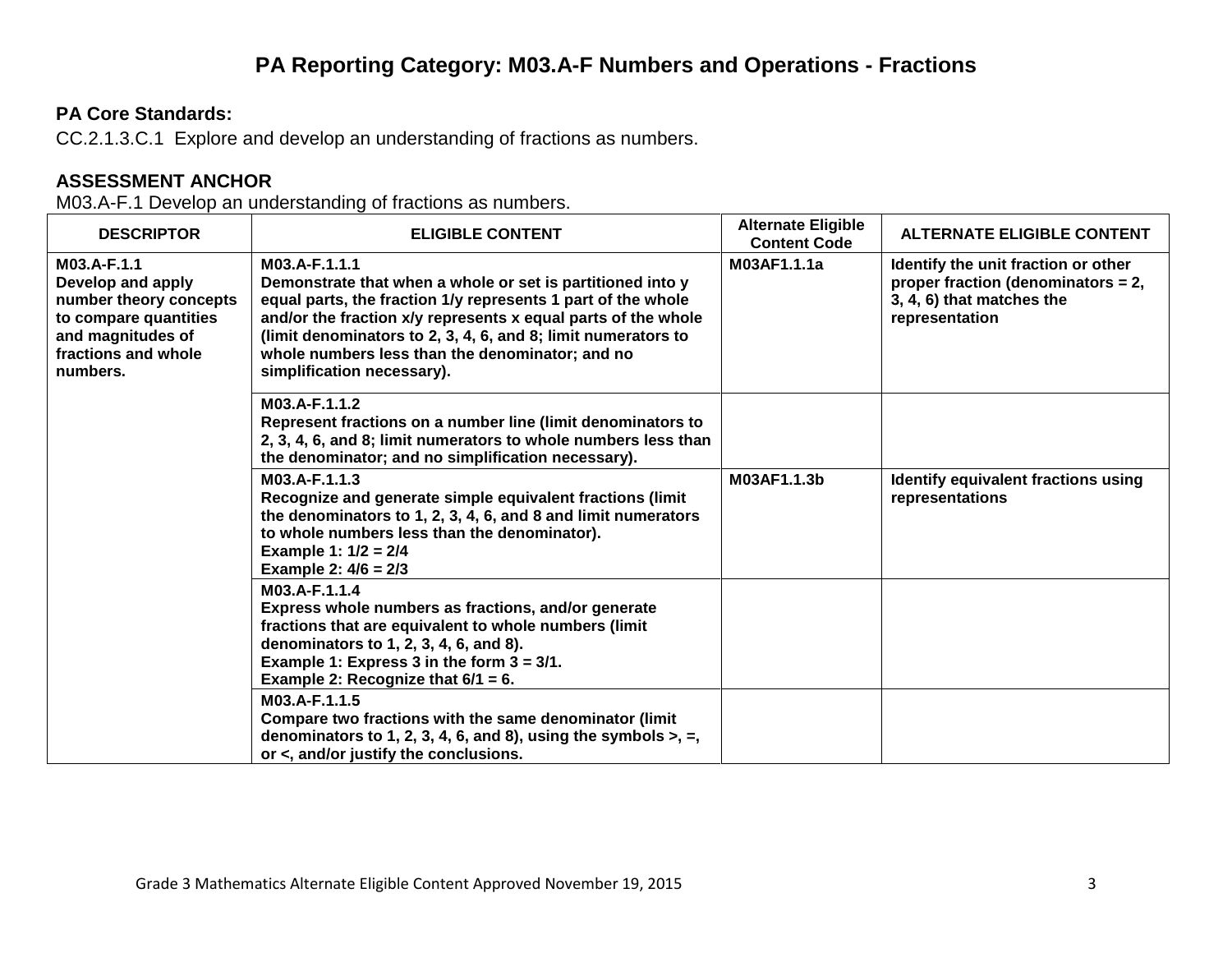#### **PA Reporting Category: M03.B-O Operations and Algebraic Thinking**

#### **PA Core Standards:**

CC.2.2.3.A.1 Represent and solve problems involving multiplication and division.

#### **ASSESSMENT ANCHOR**

M03.B-O.1 Represent and solve problems involving multiplication and division.

| <b>DESCRIPTOR</b>                                                                                                                          | <b>ELIGIBLE CONTENT</b>                                                                                                                                                                                                                                                                                                                                                                                                                                                                                                             | <b>Alternate Eligible</b><br><b>Content Code</b> | <b>ALTERNATE ELIGIBLE CONTENT</b>            |
|--------------------------------------------------------------------------------------------------------------------------------------------|-------------------------------------------------------------------------------------------------------------------------------------------------------------------------------------------------------------------------------------------------------------------------------------------------------------------------------------------------------------------------------------------------------------------------------------------------------------------------------------------------------------------------------------|--------------------------------------------------|----------------------------------------------|
| M03.B-O.1.1<br><b>Understand various</b><br>meanings of<br>multiplication and<br>division.                                                 | M03.B-O.1.1.1<br>Interpret and/or describe products of whole numbers (up to<br>and including $10 \times 10$ ).<br>Example 1: Interpret 35 as the total number of objects in 5<br>groups, each containing 7 objects.<br>Example 2: Describe a context in which a total number of<br>objects can be expressed as $5 \times 7$ .                                                                                                                                                                                                       | M03BO1.1.1a                                      | Use a model in a multiplication<br>situation |
|                                                                                                                                            | M03.B-O.1.1.2<br>Interpret and/or describe whole-number quotients of whole<br>numbers (limit dividends through 50 and limit divisors and<br>quotients through 10).<br>Example 1: Interpret 48 $\div$ 8 as the number of objects in each<br>share when 48 objects are partitioned equally into 8 shares,<br>or as a number of shares when 48 objects are partitioned<br>into equal shares of 8 objects each.<br>Example 2: Describe a context in which a number of shares<br>or a number of groups can be expressed as $48 \div 8$ . |                                                  |                                              |
| M03.B-O.1.2<br>Solve mathematical and<br>real-world problems<br>using multiplication and<br>division, including<br>determining the missing | M03.B-O.1.2.1<br>Use multiplication (up to and including $10 \times 10$ ) and/or<br>division (limit dividends through 50 and limit divisors and<br>quotients through 10) to solve word problems in situations<br>involving equal groups, arrays, and/or measurement<br>quantities.                                                                                                                                                                                                                                                  |                                                  |                                              |
| number in a<br>multiplication and/or<br>division equation.                                                                                 | M03.B-O.1.2.2<br>Determine the unknown whole number in a multiplication<br>(up to and including $10 \times 10$ ) or division (limit dividends<br>through 50 and limit divisors and quotients through 10)<br>equation relating three whole numbers.<br>Example: Determine the unknown number that makes an<br>equation true.                                                                                                                                                                                                         |                                                  |                                              |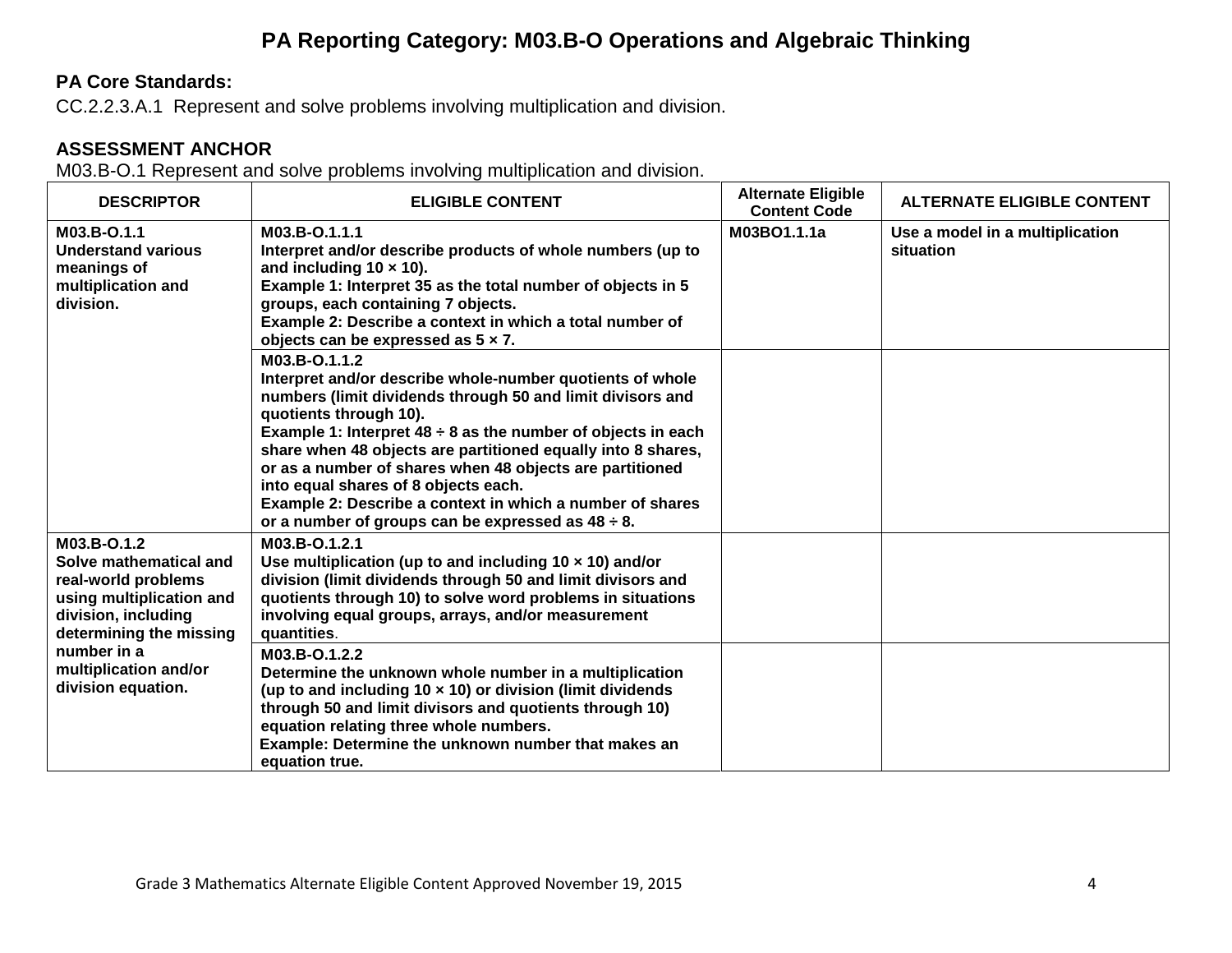#### **PA Reporting Category: M03.B-O Operations and Algebraic Thinking**

#### **PA Core Standards:**

CC.2.2.3.A.2 Understand properties of multiplication and the relationship between multiplication and division.

#### **ASSESSMENT ANCHOR**

M03.B-O.2 Understand properties of multiplication and the relationship between multiplication and division.

| <b>DESCRIPTOR</b>                                                                 | <b>ELIGIBLE CONTENT</b>                                                                                                                                              | <b>Alternate Eligible</b><br><b>Content Code</b> | <b>ALTERNATE ELIGIBLE CONTENT</b> |
|-----------------------------------------------------------------------------------|----------------------------------------------------------------------------------------------------------------------------------------------------------------------|--------------------------------------------------|-----------------------------------|
| M03.B-O.2.1<br>Use properties to<br>simplify and solve                            | M03.B-O.2.1.1<br>Apply the commutative property of multiplication (not<br>identification or definition of the property).                                             |                                                  |                                   |
| multiplication problems.                                                          | M03.B-O.2.1.2<br>Apply the associative property of multiplication (not<br>identification or definition of the property).                                             |                                                  |                                   |
| M03.B-O.2.2<br>Relate division to a<br>missing-number<br>multiplication equation. | M03.B-O.2.2.1<br>Interpret and/or model division as a multiplication equation<br>with an unknown factor.<br>Example: Find $32 \div 8$ by solving $8 \times ? = 32$ . |                                                  |                                   |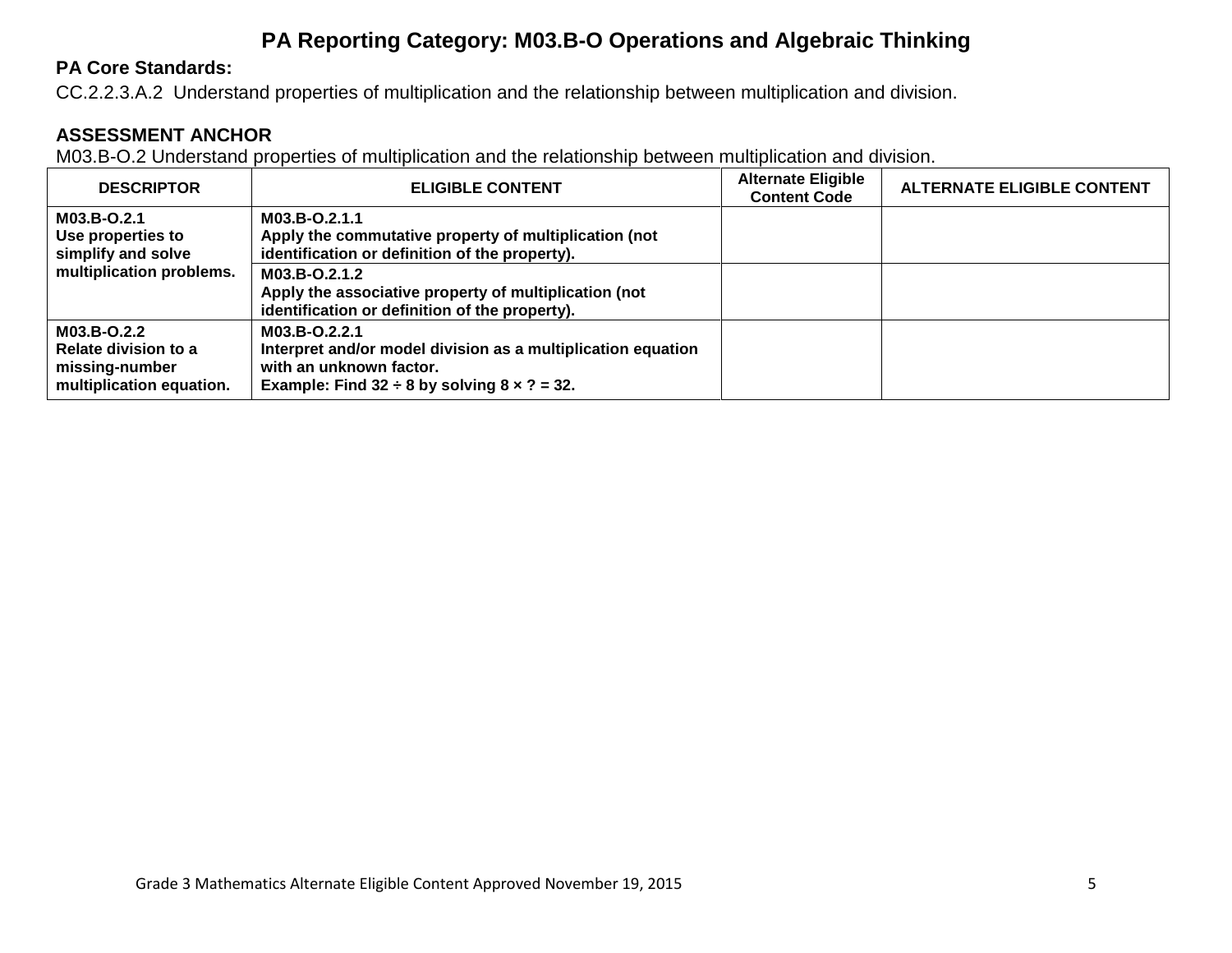#### **PA Reporting Category: M03.B-O Operations and Algebraic Thinking**

#### **PA Core Standards:**

CC.2.2.3.A.4 Solve problems involving the four operations, and identify and explain patterns in arithmetic.

#### **ASSESSMENT ANCHOR**

M03.B-O.3 Solve problems involving the four operations, and identify and explain patterns in arithmetic.

| <b>DESCRIPTOR</b>                                                                                                             | <b>ELIGIBLE CONTENT</b>                                                                                                                                                                                                                              | <b>Alternate Eligible</b><br><b>Content Code</b> | <b>ALTERNATE ELIGIBLE CONTENT</b>                                                                |
|-------------------------------------------------------------------------------------------------------------------------------|------------------------------------------------------------------------------------------------------------------------------------------------------------------------------------------------------------------------------------------------------|--------------------------------------------------|--------------------------------------------------------------------------------------------------|
| M03.B-O.3.1<br>Use operations, patterns,<br>and estimation<br>strategies to solve<br>problems (may include<br>word problems). | M03.B-O.3.1.1<br>Solve two-step word problems using the four operations<br>(expressions are not explicitly stated). Limit to problems<br>with whole numbers and having whole-number answers.                                                         | M03BO3.1.1a                                      | Solve a 1-step real-world problem<br>involving numbers under 10 using<br>addition or subtraction |
|                                                                                                                               | M03.B-O.3.1.2<br>Represent two-step word problems using equations with a<br>symbol standing for the unknown quantity. Limit to<br>problems with whole numbers and having whole-number<br>answers.                                                    |                                                  |                                                                                                  |
|                                                                                                                               | M03.B-O.3.1.3<br>Assess the reasonableness of answers. Limit problems<br>posed with whole numbers and having whole-number<br>answers.                                                                                                                |                                                  |                                                                                                  |
|                                                                                                                               | M03.B-O.3.1.4<br>Solve two-step equations using order of operations<br>(equation is explicitly stated with no grouping symbols).                                                                                                                     |                                                  |                                                                                                  |
|                                                                                                                               | M03.B-O.3.1.5<br>Identify arithmetic patterns (including patterns in the                                                                                                                                                                             | M03BO3.1.5a                                      | Identify a mathematical pattern in a<br>real-world problem                                       |
|                                                                                                                               | addition table or multiplication table) and/or explain them<br>using properties of operations.<br>Example 1: Observe that 4 times a number is always even.<br>Example 2: Explain why 6 times a number can be<br>decomposed into three equal addends. | M03BO3.1.5b                                      | Identify the 3 next terms in a<br>mathematical pattern (increasing by<br>2, 5 or 10)             |
|                                                                                                                               | M03.B-O.3.1.6<br>Create or match a story to a given combination of symbols<br>$(+, -, x, \div, <, >,$ and =) and numbers.                                                                                                                            |                                                  |                                                                                                  |
|                                                                                                                               | M03.B-O.3.1.7<br>Identify the missing symbol $(+, -, x, \div, <, >,$ and =) that<br>makes a number sentence true.                                                                                                                                    |                                                  |                                                                                                  |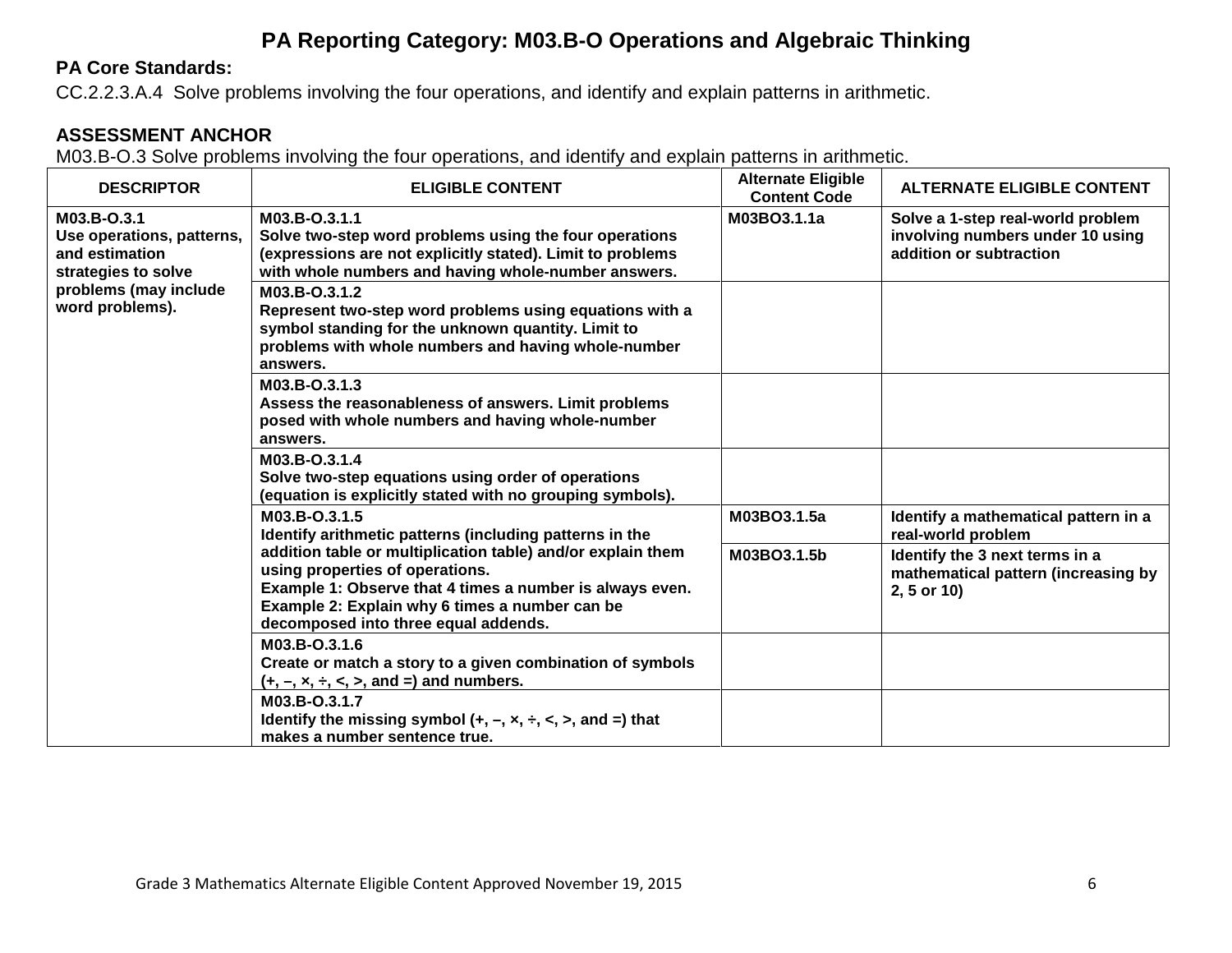#### **PA Reporting Category: M03.C-G Geometry**

#### **PA Core Standards:**

CC.2.3.3.A.1 Identify, compare, and classify shapes and their attributes.

CC.2.3.3.A.2 Use the understanding of fractions to partition shapes into parts with equal areas and express the area of each part as a unit fraction of the whole.

#### **ASSESSMENT ANCHOR**

M03.C-G.1 Reason with shapes and their attributes.

| <b>DESCRIPTOR</b>                                             | <b>ELIGIBLE CONTENT</b>                                                                                                                                                                                                                                                                                                                                                      | <b>Alternate Eligible</b><br><b>Content Code</b> | <b>ALTERNATE ELIGIBLE CONTENT</b>                    |
|---------------------------------------------------------------|------------------------------------------------------------------------------------------------------------------------------------------------------------------------------------------------------------------------------------------------------------------------------------------------------------------------------------------------------------------------------|--------------------------------------------------|------------------------------------------------------|
| M03.C-G.1.1<br><b>Analyze characteristics</b><br>of polygons. | M03.C-G.1.1.1<br>Explain that shapes in different categories may share<br>attributes and that the shared attributes can define a larger<br>category.<br>Example 1: A rhombus and a rectangle are both<br>quadrilaterals since they both have exactly four sides.<br>Example 2: A triangle and a pentagon are both polygons<br>since they are both multi-sided plane figures. | M03CG1.1.1a                                      | Identify similarities between two<br>polygons        |
|                                                               | M03.C-G.1.1.2<br>Recognize rhombi, rectangles, and squares as examples of<br>quadrilaterals and/or draw examples of quadrilaterals that<br>do not belong to any of these subcategories.                                                                                                                                                                                      |                                                  |                                                      |
|                                                               | M03.C-G.1.1.3<br>Partition shapes into parts with equal areas. Express the<br>area of each part as a unit fraction of the whole.<br>Example 1: Partition a shape into 4 parts with equal areas.<br>Example 2: Describe the area of each of 8 equal parts as 1/8<br>of the area of the shape.                                                                                 | M03CG1.1.3a                                      | Partition a rectangle into parts with<br>equal areas |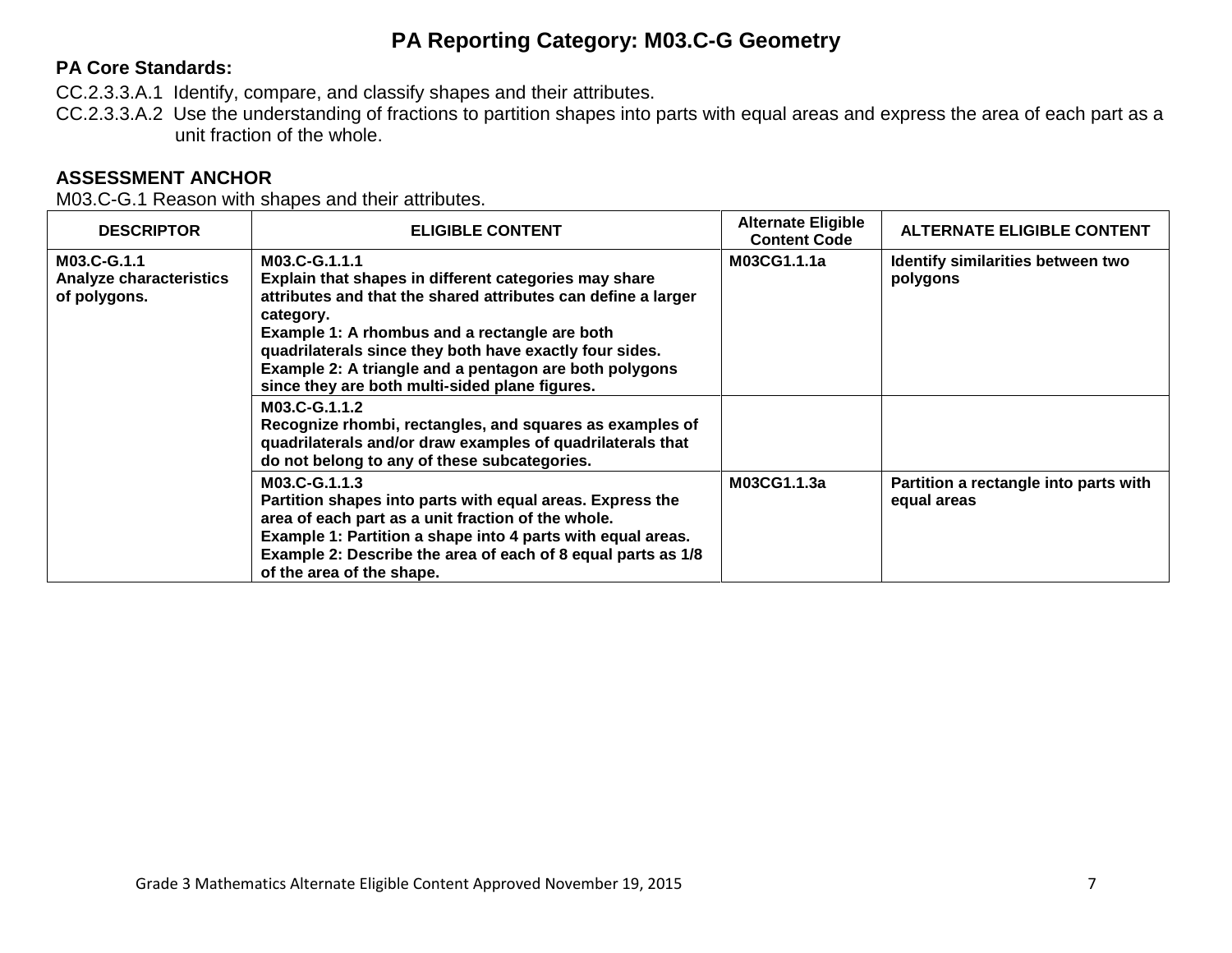#### **PA Core Standards:**

CC.2.4.3.A.1 Solve problems involving measurement and estimation of temperature, liquid volume, mass or length.

CC.2.4.3.A.2 Tell and write time to the nearest minute and solve problems by calculating time intervals.

CC.2.4.3.A.3 Solve problems and make change involving money using a combination of coins and bills.

#### **ASSESSMENT ANCHOR**

M03.D-M.1 Solve problems involving measurement and estimation of intervals of time, money, liquid volumes, masses, and lengths of objects.

| <b>DESCRIPTOR</b>                                                                                         | <b>ELIGIBLE CONTENT</b>                                                                                                                                         | <b>Alternate Eligible</b><br><b>Content Code</b> | <b>ALTERNATE ELIGIBLE CONTENT</b>                                              |
|-----------------------------------------------------------------------------------------------------------|-----------------------------------------------------------------------------------------------------------------------------------------------------------------|--------------------------------------------------|--------------------------------------------------------------------------------|
| M03.D-M.1.1<br>Determine or calculate                                                                     | M03.D-M.1.1.1<br>Tell, show, and/or write time (analog) to the nearest minute.                                                                                  | M03DM1.1.1a                                      | Tell time to the hour or half hour on<br>a clock                               |
| time and elapsed time.                                                                                    | M03.D-M.1.1.2<br>Calculate elapsed time to the minute in a given situation<br>(total elapsed time limited to 60 minutes or less).                               |                                                  |                                                                                |
| M03.D-M.1.2<br>Use the attributes of<br>liquid volume, mass, and                                          | M03.D-M.1.2.1<br>Measure and estimate liquid volumes and masses of objects<br>using standard units (cups [c], pints [pt], quarts [qt], gallons                  | M03DM1.2.1a                                      | Identify and use the appropriate<br>measurement tool based on the<br>situation |
| length of objects.                                                                                        | [gal], ounces [oz.], and pounds [lb]) and metric units (liters<br>[I], grams [g], and kilograms [kg]).                                                          |                                                  |                                                                                |
|                                                                                                           | M03.D-M.1.2.2<br>Add, subtract, multiply, and divide to solve one step word<br>problems involving masses or liquid volumes that are given<br>in the same units. |                                                  |                                                                                |
|                                                                                                           | M03.D-M.1.2.3<br>Use a ruler to measure lengths to the nearest quarter inch or<br>centimeter.                                                                   | M03DM1.2.3a                                      | Use a ruler and measure to the<br>nearest inch (exact measurement)             |
| M03.D-M.1.3<br>Count, compare, and<br>make change using a<br>collection of coins and<br>one-dollar bills. | M03.D-M.1.3.1<br>Compare total values of combinations of coins (penny,<br>nickel, dime, and quarter) and/or dollar bills less than \$5.00.                      | M03DM1.3.1a                                      | Count money using coins or one-<br>dollar bills                                |
|                                                                                                           | M03.D-M.1.3.2<br>Make change for an amount up to \$5.00 with no more than<br>\$2.00 change given (penny, nickel, dime, quarter, and dollar).                    |                                                  |                                                                                |
|                                                                                                           | M03.D-M.1.3.3<br>Round amounts of money to the nearest dollar.                                                                                                  |                                                  |                                                                                |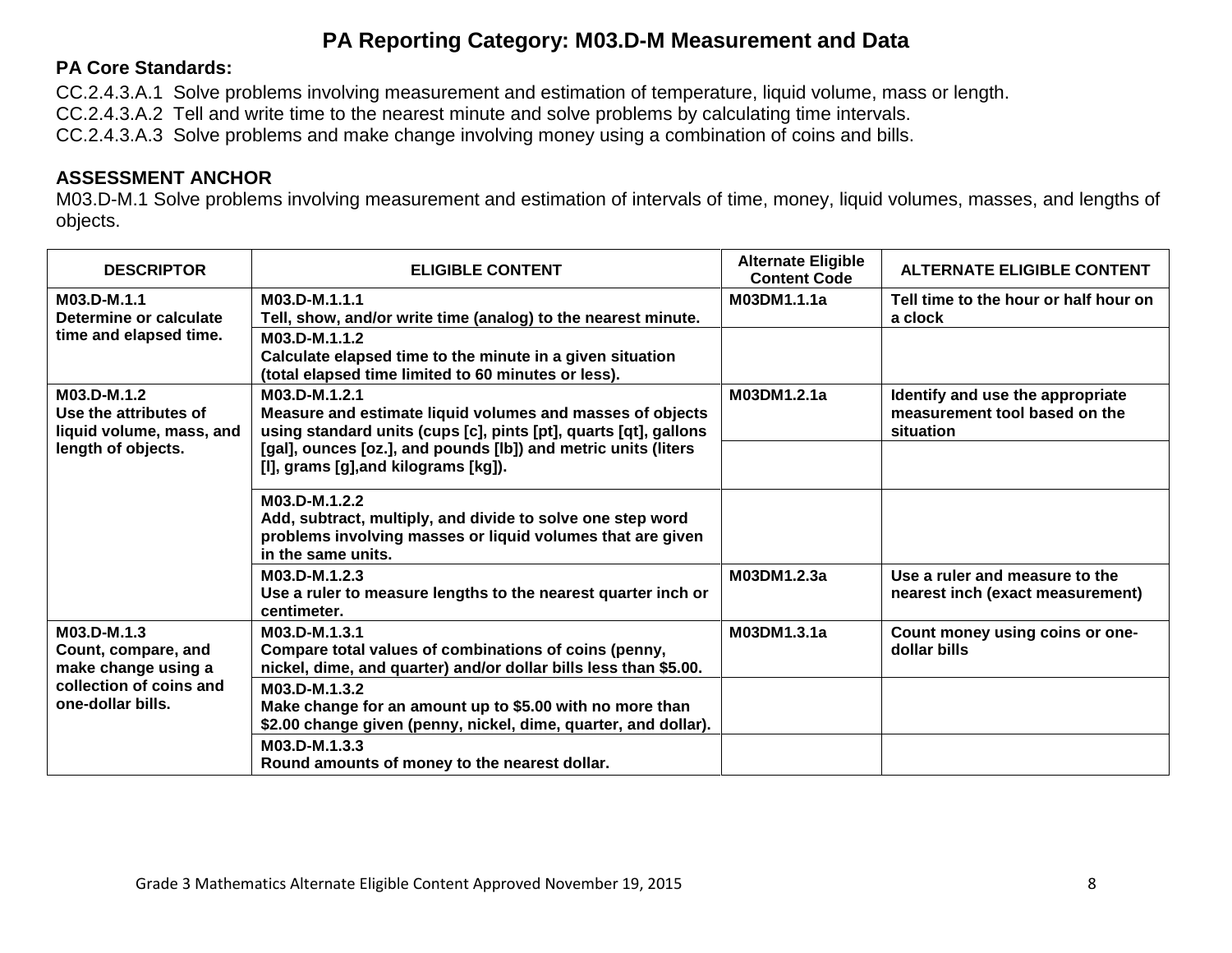#### **PA Core Standards:**

CC.2.4.3.A.4 Represent and interpret data using tally charts, tables, pictographs, line plots, and bar graphs.

#### **ASSESSMENT ANCHOR**

M03.D-M.2 Represent and interpret data.

| <b>DESCRIPTOR</b>                                                           | <b>ELIGIBLE CONTENT</b>                                                                                                                                                                                                                                                                                                            | <b>Alternate Eligible</b><br><b>Content Code</b> | <b>ALTERNATE ELIGIBLE CONTENT</b>                           |
|-----------------------------------------------------------------------------|------------------------------------------------------------------------------------------------------------------------------------------------------------------------------------------------------------------------------------------------------------------------------------------------------------------------------------|--------------------------------------------------|-------------------------------------------------------------|
| M03.D-M.2.1<br>Organize, display, and<br>answer questions based<br>on data. | M03.D-M.2.1.1<br>Complete a scaled pictograph and a scaled bar graph to<br>represent a data set with several categories (scales limited<br>to 1, 2, 5, and 10).                                                                                                                                                                    | M03DM2.1.1a                                      | Add information to a pictograph,<br>line plot, or bar graph |
|                                                                             | M03.D-M.2.1.2<br>Solve one- and two-step problems using information to<br>interpret data presented in scaled pictographs and scaled<br>bar graphs (scales limited to 1, 2, 5, and 10).<br>Example 1: (One-step) "Which category is the largest?"<br>Example 2: (Two-step) "How many more are in category A<br>than in category B?" |                                                  |                                                             |
|                                                                             | M03.D-M.2.1.3<br>Generate measurement data by measuring lengths using<br>rulers marked with halves and fourths of an inch. Display the<br>data by making a line plot, where the horizontal scale is<br>marked in appropriate units-whole numbers, halves, or<br>quarters.                                                          |                                                  |                                                             |
|                                                                             | M03.D-M.2.1.4<br>Translate information from one type of display to another.<br>Limit to pictographs, tally charts, bar graphs, and tables.<br>Example: Convert a tally chart to a bar graph.                                                                                                                                       |                                                  |                                                             |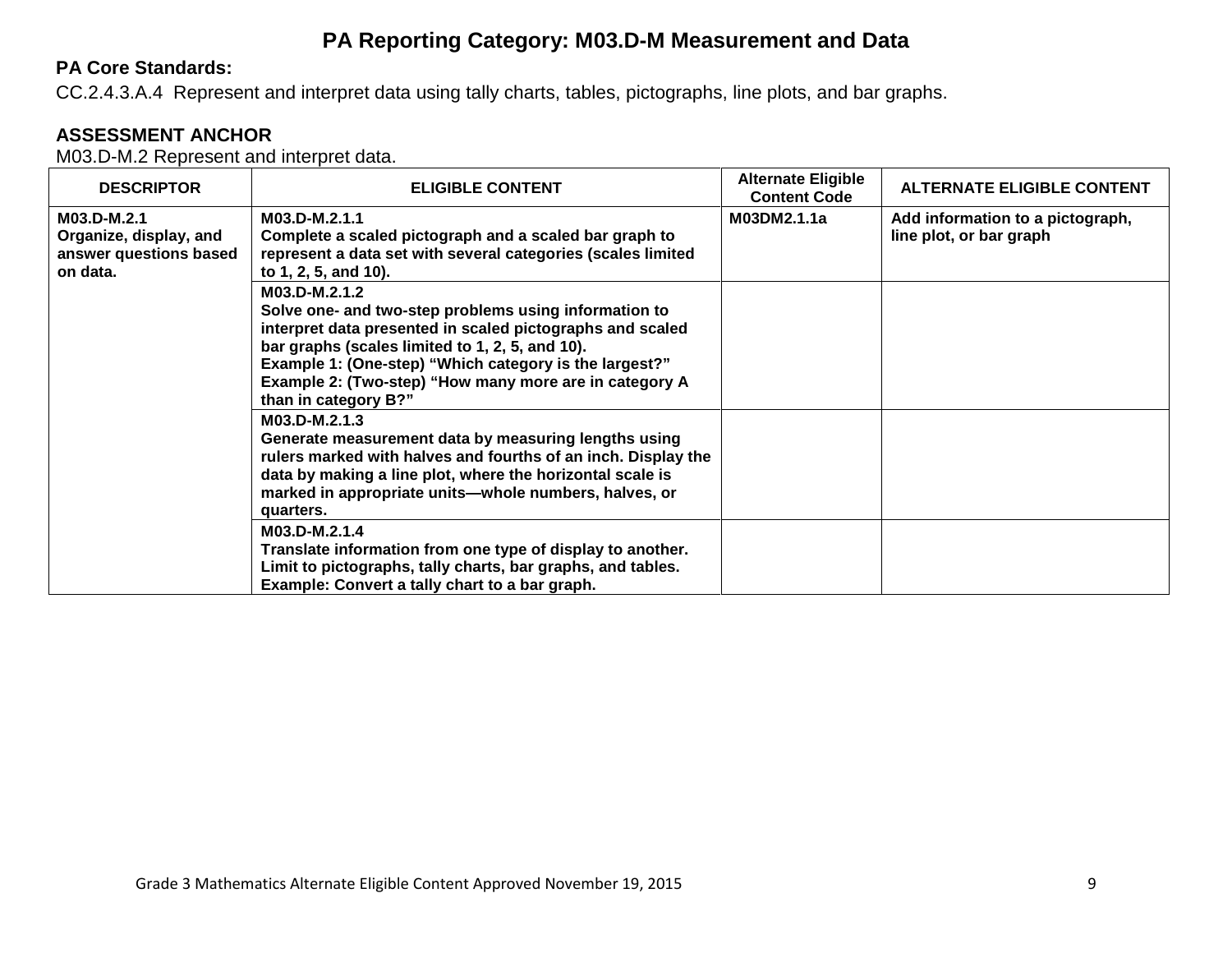#### **PA Core Standards:**

CC.2.4.3.A.5 Determine the area of a rectangle and apply the concept to multiplication and to addition.

#### **ASSESSMENT ANCHOR**

M03.D-M.3 Geometric measurement: understand concepts of area and relate area to multiplication and to addition.

| <b>DESCRIPTOR</b>                                  | <b>ELIGIBLE CONTENT</b>                                                                                                                                                                                                                                         | <b>Alternate Eligible</b><br><b>Content Code</b> | <b>ALTERNATE ELIGIBLE CONTENT</b>                                           |
|----------------------------------------------------|-----------------------------------------------------------------------------------------------------------------------------------------------------------------------------------------------------------------------------------------------------------------|--------------------------------------------------|-----------------------------------------------------------------------------|
| M03.D-M.3.1<br>Find the areas of plane<br>figures. | M03.D-M.3.1.1<br>Measure areas by counting unit squares (square cm, square<br>m, square in., square ft., and non-standard square units).                                                                                                                        |                                                  |                                                                             |
|                                                    | M03.D-M.3.1.2<br>Multiply side lengths to find areas of rectangles with whole-<br>number side lengths in the context of solving real-world and<br>mathematical problems, and represent whole-number<br>products as rectangular areas in mathematical reasoning. | M03DM3.1.2a                                      | Measure the area of a rectangle by<br>counting squares, tiling, or addition |